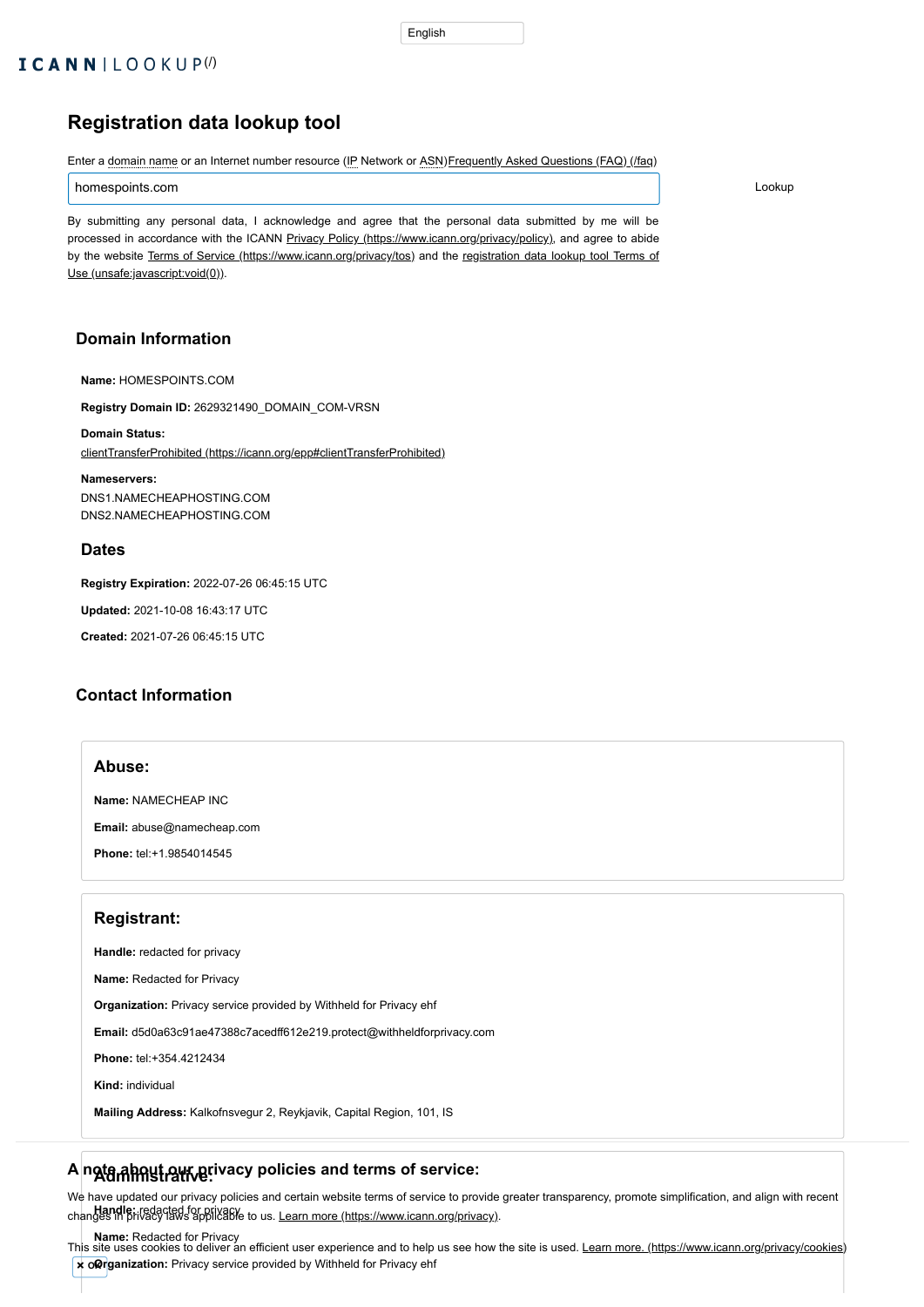**Email:** d5d0a63c91ae47388c7acedff612e219.protect@withheldforprivacy.com **Phone:** tel:+354.4212434 **Kind:** individual **Mailing Address:** Kalkofnsvegur 2, Reykjavik, Capital Region, 101, IS

# **Technical:**

**Handle:** redacted for privacy **Name:** Redacted for Privacy **Organization:** Privacy service provided by Withheld for Privacy ehf **Email:** d5d0a63c91ae47388c7acedff612e219.protect@withheldforprivacy.com **Phone:** tel:+354.4212434 **Kind:** individual **Mailing Address:** Kalkofnsvegur 2, Reykjavik, Capital Region, 101, IS

# **Registrar Information**

**Name:** NAMECHEAP INC

**IANA ID:** 1068

# **DNSSEC Information**

**Delegation Signed:** Unsigned

# **Authoritative Servers**

**Registry Server URL:** [https://rdap.verisign.com/com/v1/domain/homespoints.com \(https://rdap.verisign.com/com/v1/domain/homespoints.com\)](https://rdap.verisign.com/com/v1/domain/homespoints.com) **Last updated from Registry RDAP DB:** 2022-02-02 19:56:18 UTC

**Registrar Server URL:** [https://rdap.namecheap.com/domain/HOMESPOINTS.COM \(https://rdap.namecheap.com/domain/HOMESPOINTS.COM\)](https://rdap.namecheap.com/domain/HOMESPOINTS.COM) **Last updated from Registrar RDAP DB:** 2022-02-02 19:56:33 UTC

# **Notices and Remarks**

## **Notices:**

#### **RDAP Terms of Service**

4) Not compile, repackage, disseminate, or otherwise use the information contained in the RDAP Domain Database in its entirety, or in any substantia We have Hodated pur privacy molicies and certain website terms of service to provide greater transparency, promote simplification, and align with recent

3) YSti Will BRIG WIEW IS MAGRIBERN COn<del>tained IIP IFO RIDAP WOM THE IDDIEIBRISH IS</del>P Jawful purposes. changes in in rundsy law a pulicable to us. Languary more (https://www.icannogualguay/awful purposes.

By querying Namecheap's RDAP Domain Database, you agree to comply with Namecheap's RDAP Terms of Service, including but not limited to the terms herein, and you acknowledge and agree that your information will be used in accordance with Namecheap Privacy Policy (https://www.namech

eap.com/legal/general/privacy-policy/), including that Namecheap may retain certain details about queries to our RDAP Domain Database for the purp oses of detecting and preventing misuse. If you do not agree to any of these terms, do not access or use ,the RDAP Domain Database. Although Namecheap believes the data to be reliable, you agree and acknowledge that any information provided is 'as is' without any guarantee of ac curacy.

We reserve the right to restrict or deny your access to the RDAP Domain Database if we suspect that you have failed to comply with these terms. We reserve the right to modify this agreement at any time. This site uses cookies to deliver an efficient user experience and to help us see how the site is used. [Learn more. \(https://www.icann.org/privacy/cookies\)](https://www.icann.org/privacy/cookies) **OK**

You further agree that you will:

1) Not misuse the RDAP Domain Database. It is intended solely for query-based access and should not be used for or relied upon for any other purpo

se.

2) Not use the RDAP Domain Database to allow, enable, or otherwise support the transmission of unsolicited, commercial advertising or solicitations.

3) Not access the RDAP Domain Database through the use of high volume, automated electronic processes that send queries or data to the systems

#### of Namecheap, any other ICANN-accredited registrar, or any registry operator. **A note about our privacy policies and terms of service:**

[https://www.namecheap.com/legal/domains/rdap \(https://www.namecheap.com/legal/domains/rdap\)](https://www.namecheap.com/legal/domains/rdap)